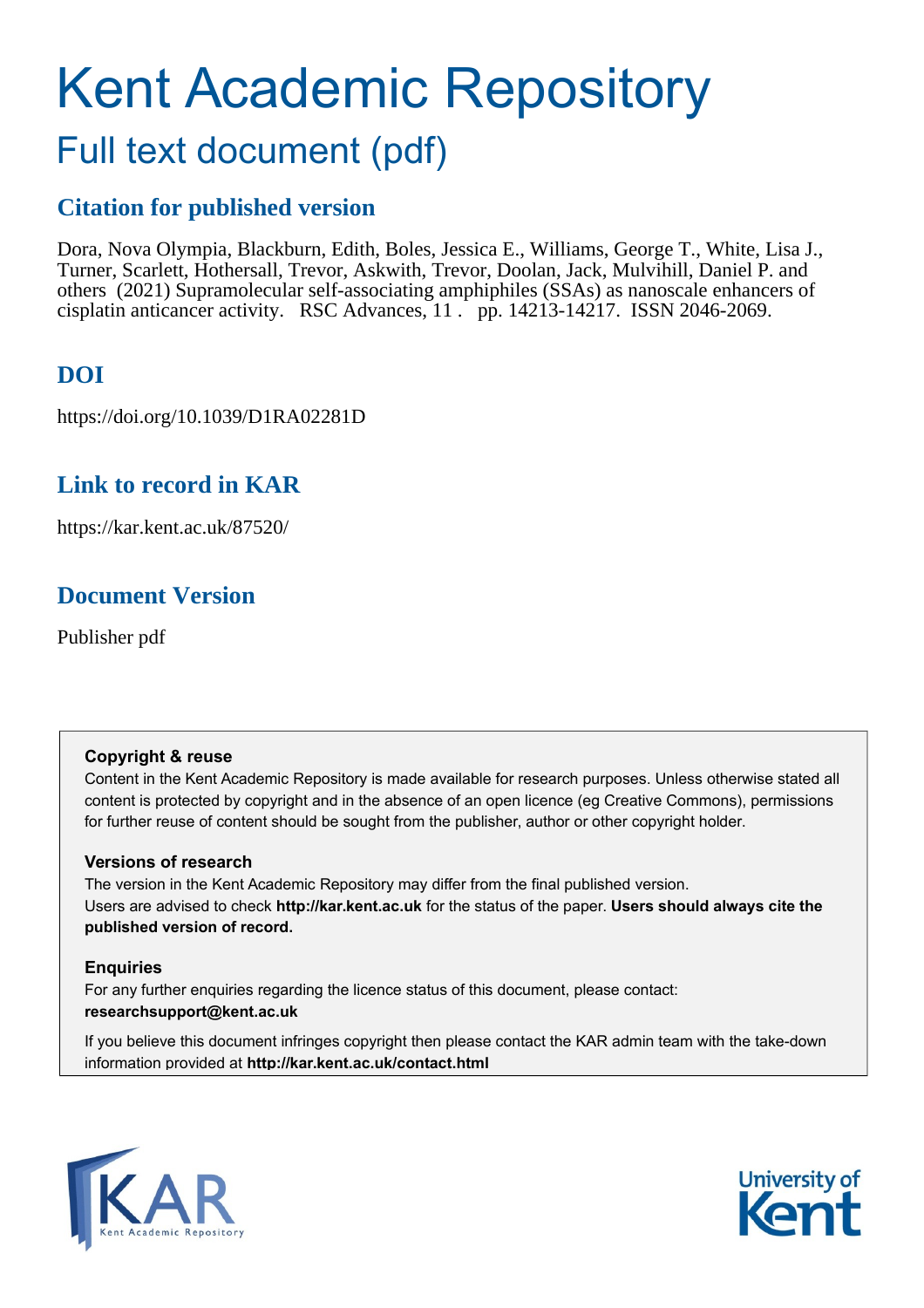### RSC Advances



### PAPER

Cite this: RSC Adv., 2021, 11, 14213

Received 22nd March 2021 Accepted 8th April 2021 DOI: 10.1039/d1ra02281d

rsc.li/rsc-advances

### Introduction

Cancer is a major global health problem; it is the second highest cause of death worldwide, resulting in almost 9.9 million deaths in 2020.<sup>1</sup> Owing to the challenges inherent in designing diseased cell specific treatments, many marketed drugs cause toxicity towards healthy cells.<sup>2</sup> This leads to a myriad of adverse health effects for the patient, including early mortality.<sup>3</sup> However, cytotoxic chemotherapies, such as cisplatin remain one of the most effective therapeutic strategies for a range of cancers, including ovarian cancer.<sup>4</sup> However, the use and dosage of these therapies are limited by nephrotoxicity and both intrinsic and acquired tumor resistance to drug action.<sup>5</sup> Therefore, the development of agents to selectively enhance the efficacy of these cytotoxic chemotherapies and overcome cellular resistance mechanisms, thus lowering the

a School of Biosciences, University of Kent, Canterbury, Kent, CT2 7NJ, UK. E-mail: M.D. Garrett@Kent.ac.uk

## Supramolecular self-associating amphiphiles (SSAs) activity†

Nova O. Dora[,](http://orcid.org/0000-0001-6162-8895) <sup>Da</sup> Edith Blackburn,<sup>a</sup> Jessica E. Boles,<sup>ab</sup> George T. Williams, D<sup>bc</sup> Lisa [J.](http://orcid.org/0000-0003-2502-5274) White,<sup>b</sup> Scarlett E. G. Turner,<sup>d</sup> J. Daniel Hothersall,<sup>d</sup> Trevor Askwith,<sup>d</sup> Jack A. Doolan,<sup>ab</sup> Daniel P. Mulvihill, <sup>Da</sup> Michelle D. Garre[t](http://orcid.org/0000-0002-3939-1673)t D<sup>\*a</sup> and Jennifer R. Hiscoc[k](http://orcid.org/0000-0002-1406-8802)<sup>D\*b</sup>

Many chemotherapeutic drugs have a narrow therapeutic window due to inefficient tumour cell permeation. Supramolecular self-associating amphiphilic salts (SSAs) are a unique class of small molecules that offer potential as next generation cancer drugs and/or therapeutic enhancement agents. Herein, we demonstrate the cytotoxicity of seven SSAs towards both ovarian and glioblastoma cancer cells. We also utilize the intrinsic fluorescent properties of one of these lead SSAs to provide evidence for this class of compound to both bind to the exterior cancer cell surface and permeate the cell membrane, to become internalized. Furthermore, we demonstrate synergistic effects of two lead SSAs on cisplatin-mediated cytotoxicity of ovarian cancer cells and show that this correlates with increased DNA damage and apoptosis versus either agent alone. This work provides the first evidence that SSAs interact with and permeate cancer cell membranes and enhance the cytotoxic activity of a chemotherapeutic drug in human cancer cells. PAPER<br>
(a) Check for updates<br>
Suppramolecular self-associating amphiphiles (SS)<br>
Covered and a suppramolecular self-associating amphiphiles (SS)<br>
Covered and a suppramolecular self-associating amphiphiles (SS)<br>
San and Jo

effective doses of a chemotherapy to be administered is of the utmost importance.

Fig. 1 shows the structures of seven (1–7) supramolecular self-associating amphiphilic salts (SSAs) which are members



**Fig. 1** Chemical structure of cisplatin and SSAs  $1-7$ . TBA = tetrabu-<br>tylammonium, TMA = tetramethylammonium, TPA = tetramethylammonium, tetrapropylammonium.

b School of Physical Sciences, University of Kent, Canterbury, Kent, CT2 7NH, UK. E-mail: J.R.Hiscock@Kent.ac.uk

c School of Chemistry, University of Birmingham, Edgbaston, Birmingham, West Midlands, B15 2TT, UK

<sup>&</sup>lt;sup>d</sup>Domainex, Chesterford Research Park, Saffron Walden, CB10 1XL, UK

<sup>†</sup> Electronic supplementary information (ESI) available: These data include all biological, synthetic chemistry and physicochemical methods and supporting data associated with the work described herein. See DOI: 10.1039/d1ra02281d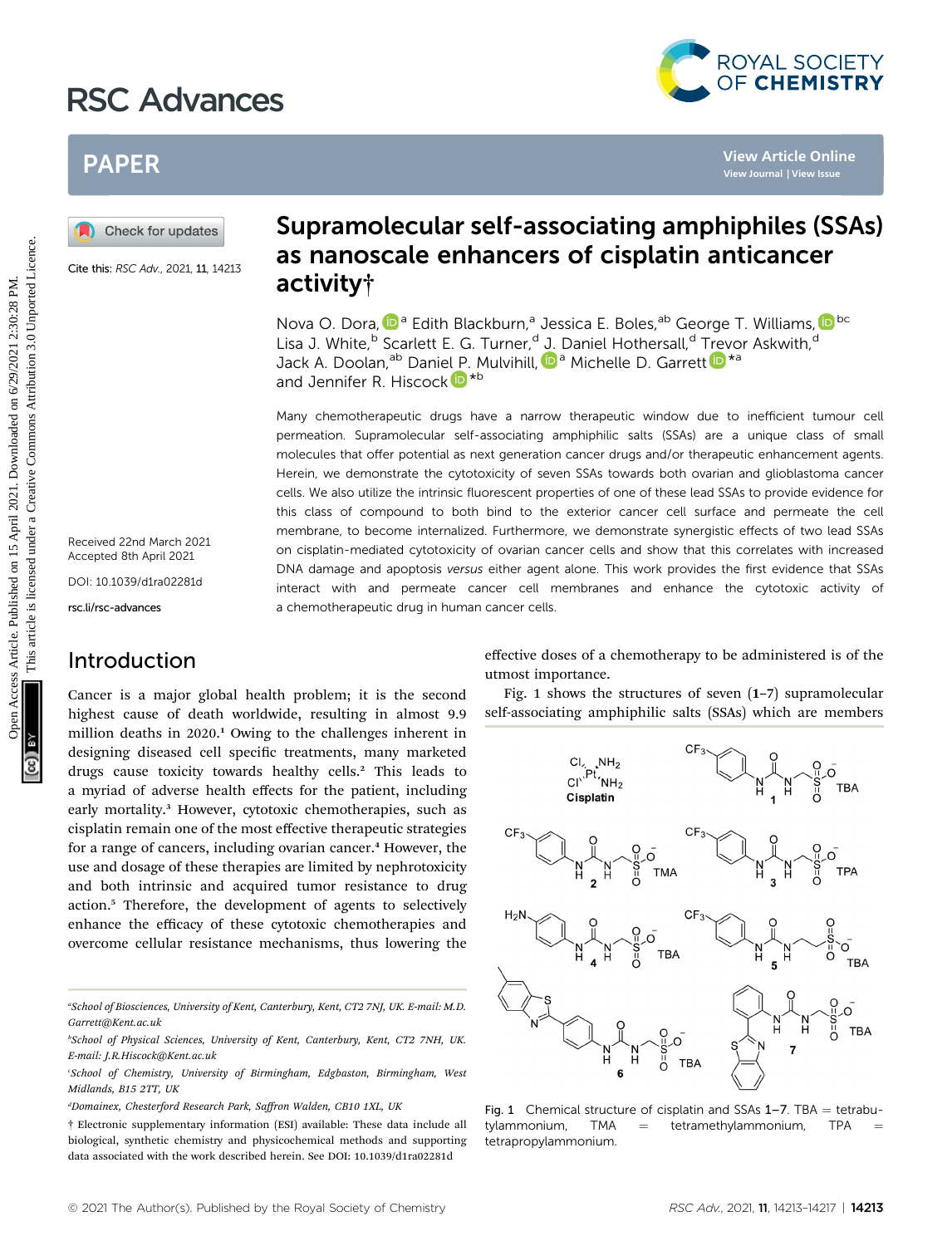

Fig. 2 Cartoon illustrating the hypothesised mode of SSA anticancer activity, where the SSAs arrive at the cancer cell surface as self-associated spherical aggregates (evidence provided in previously published data).8,9 The SSAs initially interact with the external cell surface to form a coating and are then internalised (evidence provided in Fig. 3). This process enhances the efficacy of the cancer drug cisplatin, upon addition after prior incubation of the cells with an SSA (evidence provided in Fig. 4 and 5).

from a current  $\approx$  70 compound library.<sup>6-8</sup> We have previously shown SSAs to: adopt a variety of environment dependent nanoscale structures; act as antimicrobial agents; act as antibiotic delivery materials and;<sup>8,9</sup> act as antimicrobial efficacy enhancers.<sup>10</sup> Based on these initial studies, we proposed the following SSA mode of antimicrobial action: SSAs arrive at the cell surface in a self-associated form (typically as spherical aggregates with a hydrodynamic diameter  $\approx$  100-550 nm in diameter), the monomeric constituents of which then interact selectively with the polar phospholipids present on the exterior bacterial surface such as phosphatidylethanolamine  $(PE)$ ,<sup>11,12</sup> a process which causes membrane disruption/SSA internalization, resulting in an inhibition of bacterial growth. In healthy human cells these polar phospholipids are more commonly confined to the inner leaflet of the cellular membrane, while neutral (e.g. phosphatidylcholine) and zwitterionic (e.g. sphingomyelin) phospholipids are found at the extracellular cell surface.<sup>13</sup> This asymmetric phospholipid

Table 1  $\,$  Gl<sub>50</sub> values ( $\mu$ M) for cisplatin and 1–7 as determined by 96 hour sulforhodamine B (SRB)<sup>16</sup> assay in A2780 and U87MG human cancer cell lines. Error  $=$  standard deviation of the mean

| Compound                | A2780          | U87MG          |  |  |  |  |
|-------------------------|----------------|----------------|--|--|--|--|
| Cisplatin               | $0.79 \pm 0.4$ | $6.41 \pm 4.7$ |  |  |  |  |
| $\mathbf{1}$            | $44.6 \pm 19$  | $248 \pm 22$   |  |  |  |  |
| $\mathbf{2}$            | $278 \pm 18$   | $395 \pm 100$  |  |  |  |  |
| 3                       | $451 \pm 38$   | >500           |  |  |  |  |
| $\overline{\mathbf{4}}$ | $51.3 \pm 17$  | $297 \pm 92$   |  |  |  |  |
| 5                       | 53.6 $\pm$ 17  | $316 \pm 49$   |  |  |  |  |
| 6                       | $29.6 \pm 9.7$ | $189 \pm 52$   |  |  |  |  |
| 7                       | $59.5 \pm 8.1$ | $367 \pm 49$   |  |  |  |  |
|                         |                |                |  |  |  |  |

distribution is maintained through the action of flippase enzymes.<sup>14</sup> However, the activity of this enzyme in cancer cells is reduced, resulting in increased expression of phospholipids such as PE at the extracellular cell surface.<sup>15</sup> Therefore, as illustrated in Fig. 2, we hypothesise that the mode of SSA antimicrobial activity could be mirrored in cancer cells, leading to the identification of SSAs as a potential novel cancer therapy and/or as molecular enhancers of cancer drug, in this case cisplatin, activity.

### Results and discussion

The  $GI_{50}$  values (compound concentration required to reduce the cellular growth by 50% versus untreated cells) for SSAs 1–7 and cisplatin against A2780 ovarian carcinoma and U87MG



Fig. 3 Live cell imaging fluorescence microscopy images of: (a) untreated A2780 cells; (b) A2780 cells after addition of 6 (90 µM); (c) untreated U87MG cells; (d) U87MG cells after addition of  $6$  (600  $\mu$ M). Scale bar represents 10 µm.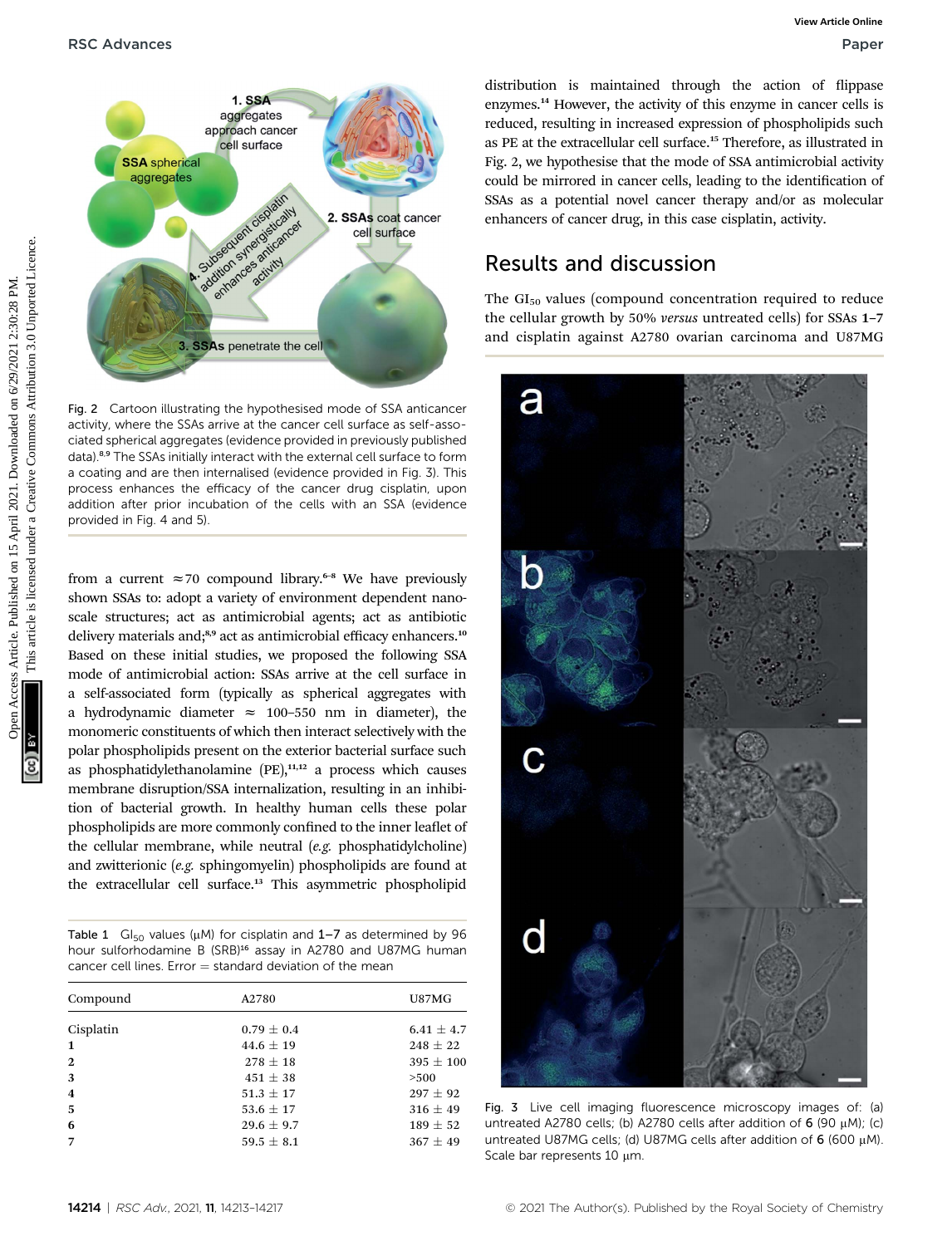glioblastoma cell lines, are given in Table 1. In all cases, the  $GI_{50}$ values obtained were shown to be lower for the A2780 versus the U87MG cell line. Of the seven SSAs, 1 and 6 were shown to be the most effective against both cell lines. However, comparison of these  $GI_{50}$  values with that of cisplatin shows these SSAs to be several orders of magnitude less effective.

The intrinsic fluorescent nature of 6 enabled live cell fluorescence microscopy experiments, which confirmed this SSA to both coordinate to the exterior cell surface and to become internalized within both A2780 and U87MG cell lines (Fig. 3). These results are analogous to those obtained for similar studies performed with 6 in the presence of bacteria.<sup>8</sup> Moreover, these results support the hypothesis that SSAs have the potential to enhance permeability of the cancer cell membrane towards a subsequently administered chemotherapeutic agent, synergistically increasing anticancer efficacy. To verify this, two lead SSAs (1 and 6) identified from the  $GI_{50}$  studies (Table 1), were chosen to investigate any potential SSA:cisplatin synergistic anticancer effect against the A2780 cell line, to which the greatest SSA anticancer activity was demonstrated. Paper<br> **Paper**<br> **Pack Arbons:**<br> **Paper Common Access Article Common Access Article Common Access Article Common Access Article Common Access Article is different on the paper of the state of the this article. The common C** 

As 1 and 6 were to undergo investigation towards cotreatment applications with cisplatin, a range of physicochemical SSA : cisplatin 1 : 1 co-formulation studies were performed and confirmed that any resultant co-formulated self-associated nanoscale aggregates retained a similar size and stability to those of SSAs previously reported.7,17

An overview of results obtained from these studies can be found in Table 2. For a detailed discussion of the effects of cisplatin addition to the self-associated aggregates formed with 1 at 298 K in a  $H_2O$  (or  $D_2O$ )/5% ethanol solution, please see our previous work in this area.<sup>10</sup> However, interestingly although the addition of cisplatin increases the proportion of the SSA to become incorporated into the larger self-associated structures of both 1 and 6 (quantitative  $^1\mathrm{H}$  NMR), it has opposite effects on the size (hydrodynamic diameter -  $D_{\text{H}}$ , obtained from DLS measurements), stability (obtained from zeta potential measurements) and critical micelle concentration (CMC) values, when compared to the values obtained for 1 and 6 alone. In summary the self-associated aggregate structures obtained with 1 increase in size and are destabilised upon the addition of cisplatin, however, the self-associated aggregate structures

obtained with 6 decrease in size and are stabilised upon the addition of cisplatin. We hypothesise that this is due to the differences in the substituted phenyl ring systems of these two SSAs, which alter the way in which the anionic component of 1 and 6 interact with the cisplatin co-formulant during selfassociative aggregate formation. It is also possible that these SSA, cisplatin interactions are in-part responsible for any symbiotic enhancement in anti-cancer activity.

Following this physiochemical investigation, the synergistic cytotoxic effects of these SSA/cisplatin combinations were determined using the Chou-Talalay method.<sup>18</sup> Chou-Talalay analysis yields a combination index (CI) where, for this study; if  $CI > 1.05$  the drug combination is antagonistic; if  $CI = 0.95$ 1.05 the effects of the drug combination is additive, and where values of CI < 0.95 are indicative of synergy. Building on our results from previous SSA combination therapy investigations, the SSA to be investigated was preincubated with the A2780 cells for one hour before the cisplatin was introduced to the cell culture. This procedure has previously been shown to be the most effective in inducing synergy between the SSA and a second therapeutic agent, such as cisplatin.<sup>10</sup>

As summarized in Fig. 4, at the highest concentrations of cisplatin or SSA used, these combinations yielded antagonistic or additive anticancer effects. Interestingly, at lower concentrations of both cisplatin and SSA, synergism was observed. The maximum synergy for cisplatin and  $1$  was observed at 0.15  $\mu$ M and 1.25  $\mu$ M respectively, yielding CI = 0.531. Similar synergism was displayed between cisplatin and  $6$ ; CI = 0.541 at concentrations of 0.07  $\mu$ M of cisplatin and 2.5  $\mu$ M of 6. However, a limitation of this method is that at the lowest concentration of either drug used, both must still exhibit a cytotoxic cell effect. As such, a modified assay was performed, using a lower concentration range of 1 whilst maintaining the concentration of cisplatin. Whilst 2  $\mu$ M and 4  $\mu$ M of 1 had minimal effects on cell growth alone (Fig. S26†), they enhanced the activity of cisplatin, which correlates with the synergistic effects shown in Fig. 4 for combining 2.5  $\mu$ M and 5  $\mu$ M of 1 with cisplatin. In contrast, 0.2  $\mu$ M and 0.8  $\mu$ M of 1 antagonised the growth inhibitory effects of cisplatin. This indicates that the synergistic activity of 1 with cisplatin is dose-dependent.

Table 2 Where an SSA and cisplatin were present as a co-formulation, they have been supplied in a 1 : 1 molar ratio. For processed data please see Fig. S7–S25 (see ESI). CMC, DLS and zeta potential data were obtained for a H<sub>2</sub>O/5.0% EtOH solutions of an SSA or 1:1 cisplatin coformulation (0.56 mM) at 298 K, except for CMC studies that were performed at a variety of concentrations. Quantitative <sup>1</sup>H NMR data were obtained for a D<sub>2</sub>O/5.0% EtOH solutions of an SSA or 1 : 1 cisplatin co-formulation (5.5 mM) at 298 K. Here % values represent the proportion of compound to become NMR silent, and thus adopt solid like properties as this proportion of molecular species are incorporated into larger selfassociated aggregates. All quantitative <sup>1</sup>H NMR experiments were conducted with a delay time (d<sub>1</sub>) of 60 s. Average  $D_H$  measurements were obtained from DLS intensity particle size distribution peak maxima

|                 | Quantitative ${}^{1}H$ NMR $(\% )$ |                |                     |                  |                   |
|-----------------|------------------------------------|----------------|---------------------|------------------|-------------------|
| Compound        | SSA anion                          | SSA cation     | Zeta potential (mV) | $D_{\rm H}$ (nm) | $CMC$ (mM)        |
| 1 only          | $51$ (ref. 7)                      | $50$ (ref. 7)  | $-67$ (ref. 10)     | 142 (ref. $7)$ ) | 10.4 (ref. $7)$ ) |
| $1 +$ cisplatin | $65$ (ref. 10)                     | $83$ (ref. 10) | $-42$ (ref. 10)     | 161 (ref. $10$ ) | $3.3$ (ref. 10)   |
| 6 only          | 10 (ref. $7)$ )                    | $8$ (ref. 7)   | $-44$ (ref. 10)     | $300$ (ref. 7)   | $0.5$ (ref. 7)    |
| $6 +$ cisplatin | 63                                 | 85             | $-53$               | 240              | 2.0               |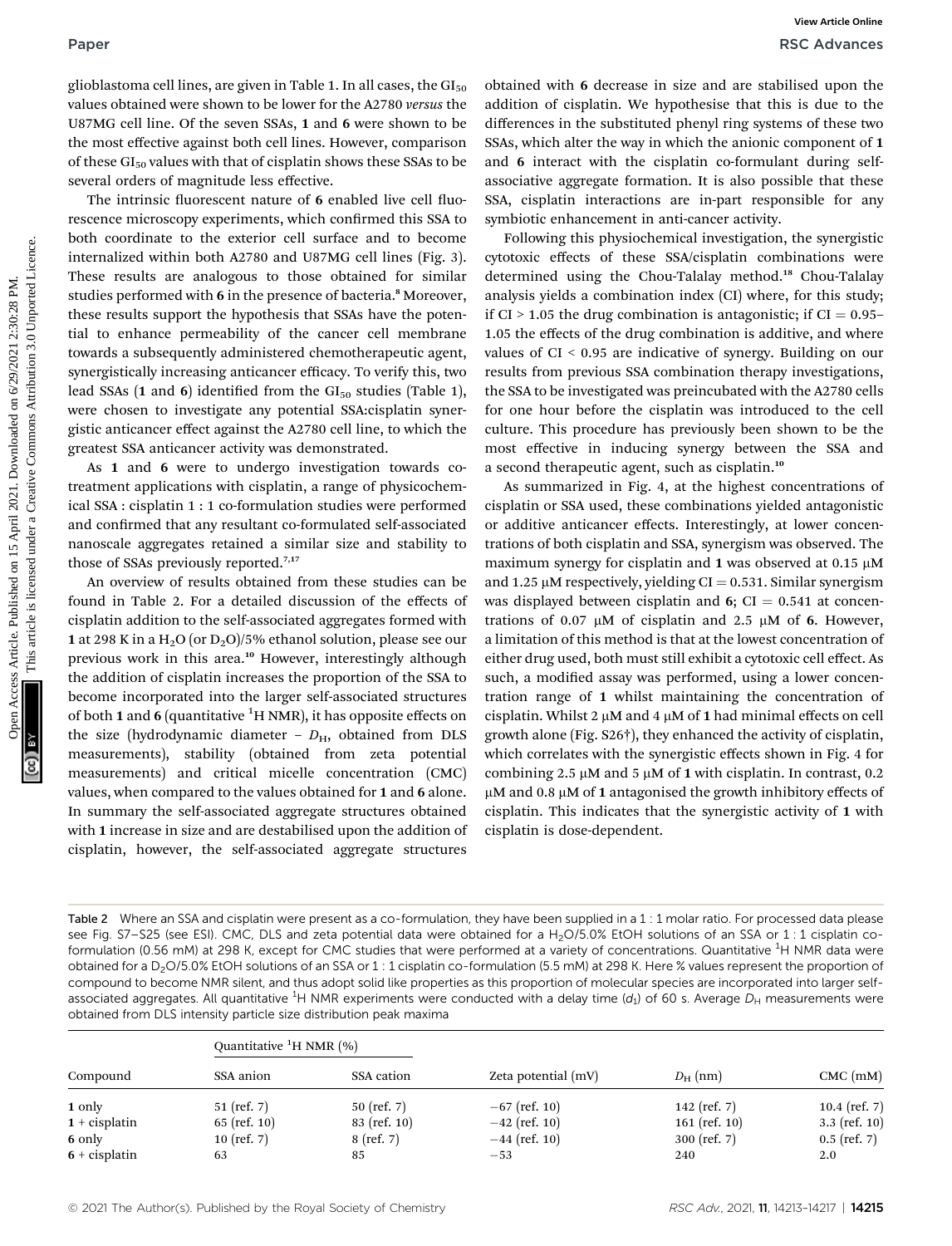|                |              |                                                          |               | Compound 1 (µM) |                |               |                                                                                                                                                                                                                                                                                                                                                                                                                                                                                                                                                                |                                                                                                                                                                                                                                                                                                                                                                                                       | 1 | 2 | 3 | 4 | 5 | 6 | 7 | 8 | 9 | 10 |
|----------------|--------------|----------------------------------------------------------|---------------|-----------------|----------------|---------------|----------------------------------------------------------------------------------------------------------------------------------------------------------------------------------------------------------------------------------------------------------------------------------------------------------------------------------------------------------------------------------------------------------------------------------------------------------------------------------------------------------------------------------------------------------------|-------------------------------------------------------------------------------------------------------------------------------------------------------------------------------------------------------------------------------------------------------------------------------------------------------------------------------------------------------------------------------------------------------|---|---|---|---|---|---|---|---|---|----|
|                |              | 40                                                       | 20            | 10              | 5              | 2.5           | 1.25                                                                                                                                                                                                                                                                                                                                                                                                                                                                                                                                                           | PARP C                                                                                                                                                                                                                                                                                                                                                                                                |   |   |   |   |   |   |   |   |   |    |
|                | 2.4          | 1.399                                                    | 1.283         | 1.173           | 1.226          | 1.33          | 1.361                                                                                                                                                                                                                                                                                                                                                                                                                                                                                                                                                          | 89 kDa                                                                                                                                                                                                                                                                                                                                                                                                |   |   |   |   |   |   |   |   |   |    |
| Cisplatin (µM) | $1.2$        | 1.169                                                    | 1.103         | 1.023           | 1.024          | 0.95          | 1.113                                                                                                                                                                                                                                                                                                                                                                                                                                                                                                                                                          | pS473 AKT<br>60 kDa                                                                                                                                                                                                                                                                                                                                                                                   |   |   |   |   |   |   |   |   |   |    |
|                | 0.6          | 1.119                                                    | 0.953         | 0.912           | 0.916          | 0.804         | 0.689                                                                                                                                                                                                                                                                                                                                                                                                                                                                                                                                                          | <b>AKT</b> total                                                                                                                                                                                                                                                                                                                                                                                      |   |   |   |   |   |   |   |   |   |    |
|                | 0.3          | 1.021                                                    | 0.974         | 0.868           | 0.659          | 0.778         | 0.672                                                                                                                                                                                                                                                                                                                                                                                                                                                                                                                                                          | 60 kDa                                                                                                                                                                                                                                                                                                                                                                                                |   |   |   |   |   |   |   |   |   |    |
|                | 0.15         | 0.948                                                    | 0.976         | 0.72            | 0.679          | 0.648         | 0.531                                                                                                                                                                                                                                                                                                                                                                                                                                                                                                                                                          | pT202/Y204 ERK 1/2<br>42 kDa                                                                                                                                                                                                                                                                                                                                                                          |   |   |   |   |   |   |   |   |   |    |
|                | 0.07         | 1.077                                                    | 1.163         | 0.859           | 1.038          | 0.939         | 0.809                                                                                                                                                                                                                                                                                                                                                                                                                                                                                                                                                          |                                                                                                                                                                                                                                                                                                                                                                                                       |   |   |   |   |   |   |   |   |   |    |
|                |              |                                                          |               | Compound 6 (µM) |                |               |                                                                                                                                                                                                                                                                                                                                                                                                                                                                                                                                                                | ERK 1/2 total<br>42 kDa                                                                                                                                                                                                                                                                                                                                                                               |   |   |   |   |   |   |   |   |   |    |
|                |              |                                                          |               |                 |                |               |                                                                                                                                                                                                                                                                                                                                                                                                                                                                                                                                                                | <b>GAPDH</b><br>37 kDa                                                                                                                                                                                                                                                                                                                                                                                |   |   |   |   |   |   |   |   |   |    |
|                |              | 40                                                       | 20            | 10              | 5              | 2.5           | 1.25                                                                                                                                                                                                                                                                                                                                                                                                                                                                                                                                                           |                                                                                                                                                                                                                                                                                                                                                                                                       |   |   |   |   |   |   |   |   |   |    |
|                | 2.4<br>$1.2$ | 1.765<br>1.55                                            | 1.434<br>1.29 | 1.162<br>1.106  | 1.048<br>0.991 | 0.99<br>1.136 | 1.097<br>1.057                                                                                                                                                                                                                                                                                                                                                                                                                                                                                                                                                 | yH2AX                                                                                                                                                                                                                                                                                                                                                                                                 |   |   |   |   |   |   |   |   |   |    |
|                | 0.6          | 1.364                                                    | 1.212         | 1.268           | 0.943          | 0.99          | 0.927                                                                                                                                                                                                                                                                                                                                                                                                                                                                                                                                                          | 17 kDa                                                                                                                                                                                                                                                                                                                                                                                                |   |   |   |   |   |   |   |   |   |    |
| Cisplatin (µM) | 0.3          | 1.195                                                    | 1.295         | 1.032           | 0.923          | 0.898         | 0.97                                                                                                                                                                                                                                                                                                                                                                                                                                                                                                                                                           | <b>GAPDH</b><br>37 kDa                                                                                                                                                                                                                                                                                                                                                                                |   |   |   |   |   |   |   |   |   |    |
|                |              | 1.239                                                    | 0.889         | 0.879           | 0.907          | 0.843         |                                                                                                                                                                                                                                                                                                                                                                                                                                                                                                                                                                |                                                                                                                                                                                                                                                                                                                                                                                                       |   |   |   |   |   |   |   |   |   |    |
|                |              |                                                          |               |                 |                |               |                                                                                                                                                                                                                                                                                                                                                                                                                                                                                                                                                                |                                                                                                                                                                                                                                                                                                                                                                                                       |   |   |   |   |   |   |   |   |   |    |
|                | 0.15<br>0.07 | 1.058                                                    | 1.129         | 0.78            | 0.775          | 0.541         | 1.093<br>0.637<br>Fig. 4 CI values obtained for 1 and 6 pre-incubated with A2780 cells<br>for one hour before addition of cisplatin and then 96 hour incubation,                                                                                                                                                                                                                                                                                                                                                                                               | 1: Untreated control. 2: High Cisplatin. 3: Low Cisplatin. 4: High 1, 5: Low 1. 6: High Cisplatin + High 1.<br>7: Low Cisplatin + Low 1. 8: High Cisplatin + Low 1. 9: Low Cisplatin + High 1. 10: Ethanol control.<br>Fig. 5 Western blot of A2780 cells treated with high (approx. 10 $\times$<br>$Gl50$ ) and low ( $Gl50$ ) concentrations of 1 and cisplatin, after 24 hours                     |   |   |   |   |   |   |   |   |   |    |
|                |              | synergism; $0.95-1.05 =$ additive; $>1.05 =$ antagonism. |               |                 |                |               | followed by SRB assay. Each assay comprised $n = 3$ technical replicates<br>and is representative of three independent experiments. $0.30-0.70=$<br>synergism; $0.70-0.85$ = moderate synergism; $0.85-0.95$ = slight<br>To ensure the suitability of these SSAs (1-7) as potential drug<br>efficacy enhancers, preliminary toxicity studies were also con-<br>ducted against normal human dermal fibroblasts. Using both<br>confluency and cell viability assays it was determined that the<br>inherent cytotoxicity of these compounds would not inhibit SSA | incubation. GAPDH used as loading control. Data representative of $n =$<br>3.<br>combined. Strong ERK activation has been reported to correlate<br>with apoptosis. <sup>21</sup> Interestingly, the combination of low cisplatir<br>with high 1 showed a higher $\gamma$ H2AX signal compared to low<br>cisplatin alone, indicative of a synergistic effect of 1 on cisplatir<br>mediated DNA damage. |   |   |   |   |   |   |   |   |   |    |

Fig. 4 CI values obtained for 1 and 6 pre-incubated with A2780 cells for one hour before addition of cisplatin and then 96 hour incubation, followed by SRB assay. Each assay comprised  $n = 3$  technical replicates and is representative of three independent experiments.  $0.30-0.70 =$ synergism;  $0.70-0.85$  = moderate synergism;  $0.85-0.95$  = slight synergism;  $0.95-1.05 =$  additive;  $>1.05 =$  antagonism.

Finally, to gain greater insight into the synergistic mode of action of SSAs, western blot analysis was performed on lysates prepared from A2780 cells treated with either 1 or cisplatin alone at high (10  $\times$  GI<sub>50</sub>) and low (1  $\times$  GI<sub>50</sub>) concentrations and in combination. Several cellular proteins were analysed to evaluate effects on key intracellular signalling pathways. These were; cleaved-PARP (PARP C), a cellular indicator of apoptosis,<sup>19</sup> the cell signalling kinases ERK and AKT, and  $\gamma$ H2AX, a biomarker of DNA damage.<sup>20</sup>

PARP C production in response to 1 alone is comparable to controls, suggesting that at the concentrations shown, 1 does not induce apoptosis. Cisplatin alone induced apoptosis (Fig. 5) but interestingly, the combination of 1 and cisplatin shows an increase in PARP C levels compared to that of cisplatin alone, supporting the hypothesis that the SSA compounds may be used to enhance cancer drug efficacy. This decrease of effective dose is crucial towards reducing the systemic toxicity inherent in many cancer therapies. Compound 1 alone (but not cisplatin) induced phosphorylation of AKT, an indicator of AKT activation, but this was not further enhanced when 1 and cisplatin were combined. Both compounds had limited effects on phosphorylated ERK, an indicator of ERK activity but there was a strong induction of ERK activation when 1 and cisplatin were



Fig. 5 Western blot of A2780 cells treated with high (approx. 10  $\times$  $GI_{50}$ ) and low ( $GI_{50}$ ) concentrations of 1 and cisplatin, after 24 hours incubation. GAPDH used as loading control. Data representative of  $n =$ 3.

### Conclusions

In summary, reducing the effective dose of commonly used anticancer agents is a crucial challenge in medicine, to diminish the potentially life-threatening side effects that are a result of current dosing strategies. SSAs 1 and 6 have shown promise as agents that increase the efficacy of cisplatin and offer a potential platform for the targeted delivery of other therapeutics. These investigations remain ongoing within our research groups.

### Author contributions

Nova O. Dora: investigation; validation. Edith Blackburn: investigation; supervision; validation. Jessica E. Boles: investigation; validation. George T. Williams: funding acquisition; validation; roles/writing - original draft. Lisa J. White: investigation; validation. Scarlett E. G. Turner: investigation; validation. J. Daniel Hothersall: investigation; validation. Trevor Askwith: methodology; project administration; supervision. Jack A. Doolan: roles/writing - original draft. Daniel P. Mulvhill: investigation; resources; validation. Michelle D. Garrett: conceptualization; funding acquisition; methodology; project administration; supervision; writing – review & editing. Jennifer R. Hiscock: conceptualization; funding acquisition; methodology; project administration; supervision; writing – review & editing.